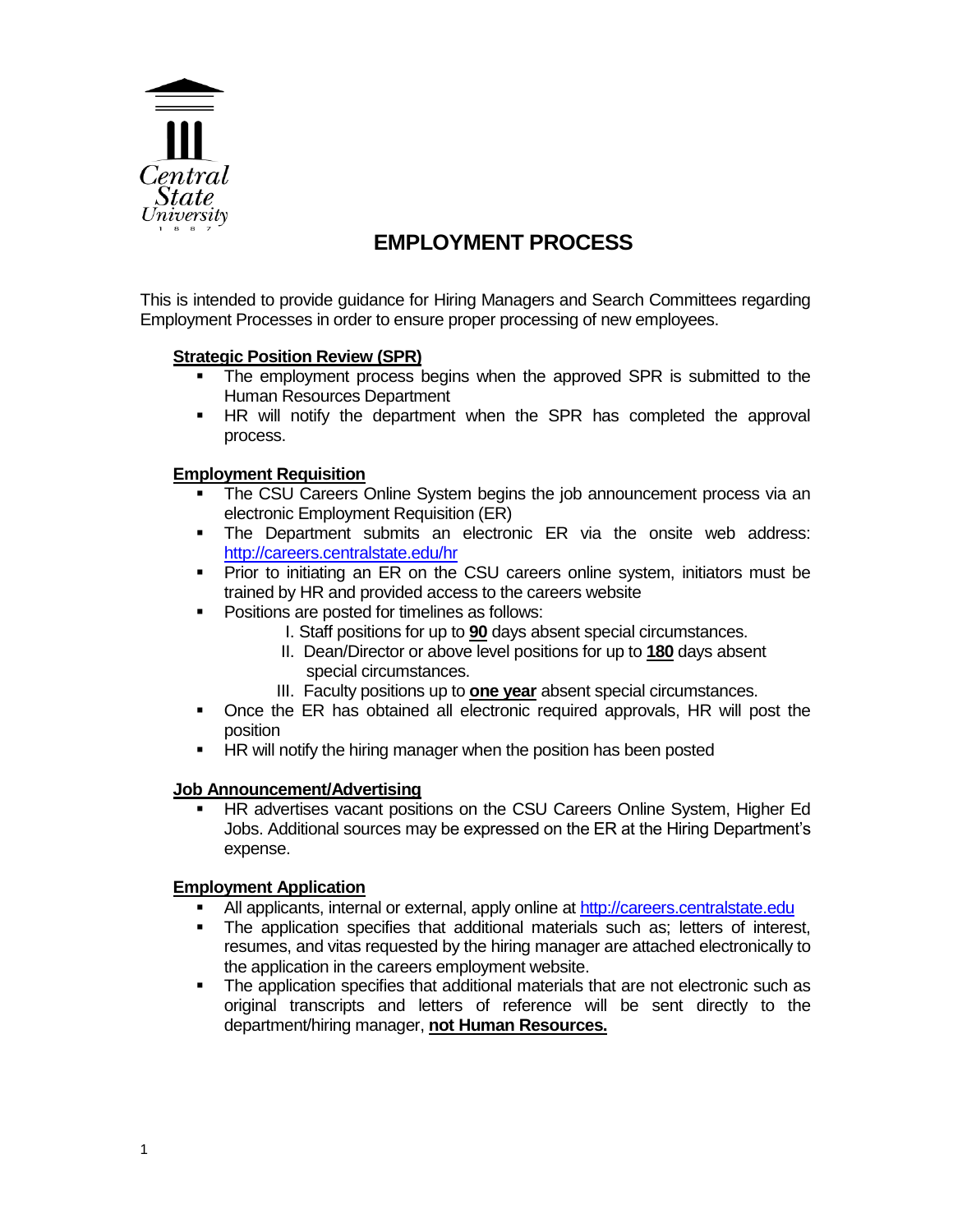# **Interview & Selection Process**

- **HR must be informed of the names of the Chair and members of any search** committee
- The Hiring Manager or Search Committee selects the candidates for Interview. A minimum of three (3) candidates is recommended
- **Interview Questions must be standardized for all candidates, eliminating** reference to personal, family, or medical issues
- Requests for HR to assist in developing interview questions must be made well in advance of the interview day to permit proper preparation
- **Interview Questions may be obtained via jobinterview.net or various other** websites

## **Background Investigation**

- All applicants approve submission to a Background investigation on the electronic application form
- Background checks are conducted on the final candidate(s)
- The hiring manager or search committee must inform HR of who the final candidates are **when they are selected** and request the background checks
- All selected candidates receive a Basic Investigation, which includes Criminal Record and Driving Record
- **Positions at the Dean/Director or above level, and positions involving fiscal or** confidential responsibilities receive a Comprehensive Investigation, which includes Criminal Record, Driving Record, Credit History, Employment History, and Educational Background.
- The Bursar's Office, Payroll, and Registrar will verify current or former employee and/or student status and whether the applicant owes past due balances. If a past due balance is owed Payroll will coordinate a payment plan accordingly
- HR will notify the Hiring Manger of the results of the Background Investigation. If the results are unsatisfactory, HR will make recommendation on further action.
- The hiring manager/search committee follows-up with and verifies letters of reference
- **The background investigation must be completed before the Personnel Action** Form (PAF) is initiated by the department

# **Employee Action Form/Hiring**

- The Personnel Action Form (PAF) is initiated by the Hiring Manager with signatures of the Dean/Director and the area VP.
- The PAF must have the following:
	- Application
	- Cover Letter (if applicable)
	- Resume, or Vitae (if applicable)
	- Official Transcripts
	- Letter of Reference(s) (if applicable)
	- Position Description
	- Approved Strategic Position Review (SPR)
	- Other supporting credentials as required.
- Offers of employment cannot be made until after the PAF is fully processed with all authorizing signatures. Until the PAF is complete, it is a recommendation for employment only.